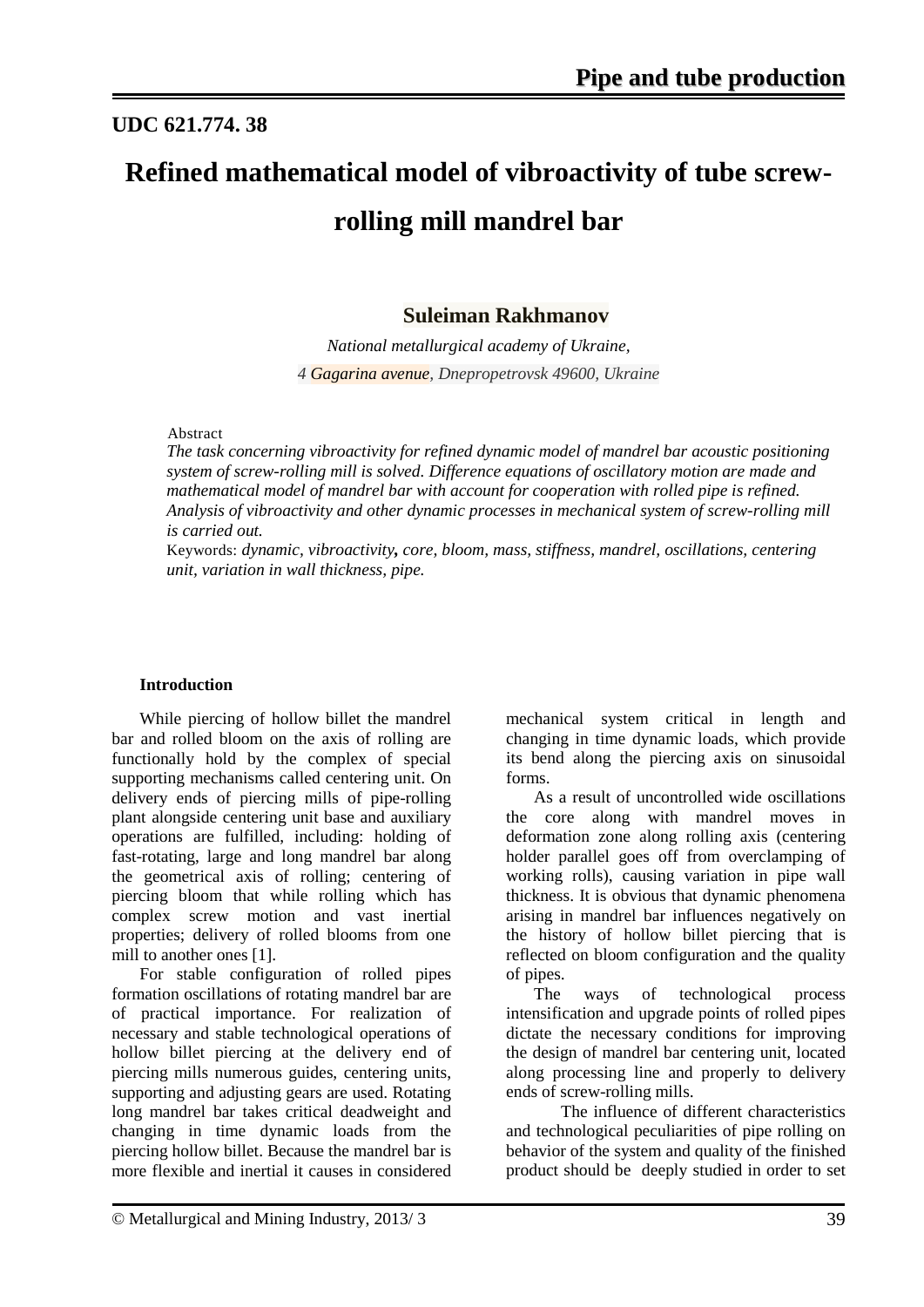scientifically based offers concerning the improvement of design of mandrel bar centering unit of piercing mills and pipe production technique.

Solution of this task often determines refinement of design model and development of mathematical model of experimental TPA piercing mill which reflects sufficiently real processes taking place in the initial mechanical system.

In this work as subject of research the developed dynamic and mathematical models of holding device frame structure of TPA piercer plug are considered which differs from already known [1,2] in characteristics of moving updated centering units.

Change of degree of impact, mass of hollow billet and dynamic parameters of mandrel centering unit, traveling while piercing along the rolling axis, complicates considerably the description of dynamic processes.



**Figure 1** Developed generalized dynamic model a) and construction of fixed non-updated moving enclosed centering unit b) of TPA piercer plug holding device (designed by OJSC "EZTM")

Research of developed dynamic model "framed structure – hollow billet" will allow to

analyze dynamic behavior of framed structure with mandrel within all the process of hollow billet piercing and, based on the above, to solve the task concerning upgrading of mill centering units (figure 2).



**Figure 2** Design model of framed structure of piercer plug holding device

Let us assume the design model of framed structure of screw-rolling mill as hollow core of uniform section with hinged bearings on the ends and moving elastic supports (centering units) between them. The core rotating with angular rate  $\omega$  around rolling axis  $x$ , is subjected to the force of piercing  $\overrightarrow{N}(t)$  from the side of deformation zone. Herewith along the core with semi-constant rate of piercing  $\overrightarrow{V}$ (uniformly) distributed load of rolled bloom with intensity  $\overrightarrow{q}$  and mass per unit length  $m_q$  moves and rotates along with the core.

For building the refined system mathematical model and evaluating of dynamic condition of the core with mandrel and processes of hollow billet piercing let us use difference equation of oscillations of rotating uniform core on the elastic foundation of centering units [3,4].

$$
m\frac{\partial^2 u_z}{\partial t^2} + \frac{\partial^2}{\partial x^2} \left[ EI \frac{\partial^2 u_z}{\partial x^2} + f \left( \frac{\partial^3 u_z}{\partial x^2 \partial t} - \omega \frac{\partial^2 u_y}{\partial x^2} \right) \right] +
$$
  
+  $\kappa \frac{\partial u_y}{\partial t} + cu_z = (m + m_q) \omega^2 \left[ e_1 \sin(\omega t) + e_2 \cos(\omega t) \right],$   
(1)

where *EI, m -* bending stiffness of the core and its mass per unit length respectively;  $u<sub>z</sub>$  – movings along z axis;  $c, k$  – coefficients of elastic foundation of centering units which depend on moving and speed respectively;  $f$  – coefficient reflecting viscous friction within the system while oscillation of mandrel bar;  $e_1(x)$ ,  $e_2(x)$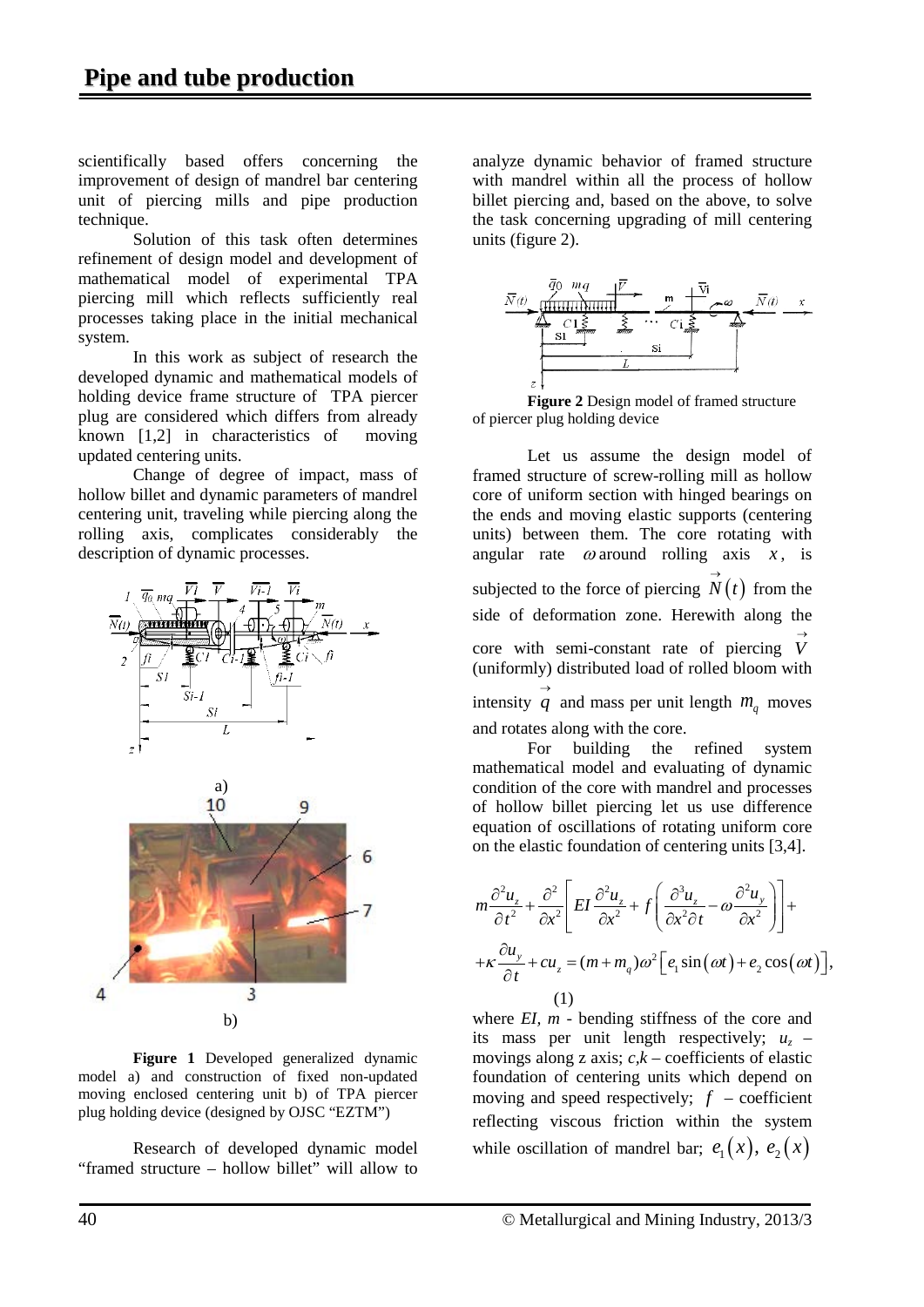- eccentricities specifying the mass unbalance of mandrel bar round the axis of rolling.

Under the assumption of the fact that internal friction within the system is miserable as compared with technological and dynamic loads, and mass unbalance of mechanical system belongs to one subspace  $e_1(x) = e_2(x) = e(x)$ , according to [3,5], we may have the simple differenceequation

$$
m\frac{\partial^2 u_z}{\partial t^2} + EI \frac{\partial^4 u_z}{\partial x^4} + cu_z = (m + m_q) \omega^2 e(x) \sin(\omega t),
$$
  
(2)

where  $\omega$  is angular velocity of rotation of mandrel bar round rolling axis.

Let us substitute the elastic foundation of mandrel bar with finite number *i* of yielding supports of movable centering units  $(x - (s_i \mp V_i t))$ 1 *n*  $c_i u_y \delta(x - (s_i \mp V_i t))$ *i*  $\sum_{i=1}^{n} c_i u_y \delta(x - (s_i \mp V_i t)).$  Then the difference equation (2) is expressed as the following

$$
m\frac{\partial^2 u}{\partial t^2} + EI \frac{\partial^4 u}{\partial x^4} + \sum_{i=1}^n c_i u \delta(x - (s_i \mp V_i t)) = (m + m_q)\omega^2 e(x) \sin(\omega t)
$$
  
(3)

where  $\delta(x - x_{oi})$  is Dirac delta function; *s*<sub>i</sub> design positions of supporting nodes of centering units along the axis of mandrel bar;  $V_i$  is the moving velocity of corresponding centering units of mandrel bar along the rolling pipe axis.

Taking into account that Dirac function has the following typical filter property, according to [5]

$$
\int_{a}^{b} f(x) \delta(x-\xi) dx = f(\xi); \qquad [a < \xi < b],
$$

in respect with changing of longitudinal compression force (piercing strain), according to [2] and to the law  $N(t) = N_a + N_1 \cos(\nu t)$  and impending bloom strain with intensity  $q(x,t)$ 

and elastic supports (movable centering units) the difference equation will be as following

$$
m\frac{\partial^2 u_z}{\partial t^2} + EI \frac{\partial^4 u_z}{\partial x^4} + N(t) \frac{\partial^2 u}{\partial x^2} + \sum_{i=1}^n c_i u_z \delta(x - (s_i \mp V_i t)) -
$$
  
-  $q(x,t) = (m + m_q)\omega^2 e(x) \sin(\omega t),$   
(4)

where  $q(x,t)$  is the degree of impact of piercing hollow billet on the mandrel bar which is of certain degree of heaviness and which may be found in accordance with [2,4] as following

$$
q(x,t) = q_o - m_q \left( \frac{\partial^2 u}{\partial t^2} + V^2 \frac{\partial^2 u}{\partial x^2} + 2V \frac{\partial^2 u}{\partial x \partial t} \right) \Big|_{x = V_t}
$$
  
(5)

Here  $q_0$ ,  $m_q$  are the intensity and mass per unit length of rolled bloom respectively; *v* – is traveling speed (piercing) of a bloom along the mandrel bar;  $\frac{3}{2}t^2$ 2 *t u* ∂  $\frac{\partial^2 u}{\partial x^2}$  - relative acceleration of a bloom;  $V^2 \frac{\partial^2 u}{\partial x^2}$ *x*  $V^2 \frac{\partial^2 u}{\partial x^2}$  $\frac{\partial^2 u}{\partial x^2}$  - translational acceleration of a bloom;  $2V \frac{\partial u}{\partial x \partial t}$  $2V \frac{\partial^2 u}{\partial x^2}$  $\partial x \partial$  $2V \frac{\partial^2 u}{\partial \Omega}$  - Coriolis acceleration of

rolled bloom.

In respect with typical shape of bent flexible bar while piercing of a bloom in a first approximation let us assume eccentricity equation of its axis towards the axis of piercing in sinusoidal form

$$
e(x) = u_z = f(t)\sin\left(\frac{\pi x}{\ell}\right).
$$
\n(6)

For solution of the equation (4) let us use the well-known scheme of Bubnov- Galerkin

$$
\int_{0}^{\ell} L(u) \sin\left(\frac{\pi x}{\ell}\right) dx = 0.
$$
\n(7)

Herein, for Bubnov- Galerkin scheme, according to [2,3], functional of difference equation (4) in respect with (5) and (6) will be expressed as

$$
L(u) = m \frac{\partial^2 u_z}{\partial t^2} + EI \frac{\partial^4 u_z}{\partial x^4} + N(t) \frac{\partial^2 u_z}{\partial x^2} + \sum_{i=1}^n c_i u_z \delta(x - (s_i \mp V_i t)) -
$$
  
- $q(x,t) - (m + m_q) \omega^2 f(t) \sin \frac{\pi x}{\ell} \sin(\omega t).$   
(8)

Inserting (8) into (7), in respect with natural mode shape orthogonality of mechanical system, after integrating and rearranging we will have the best possible difference equation of representation point movement on the axis of mandrel bar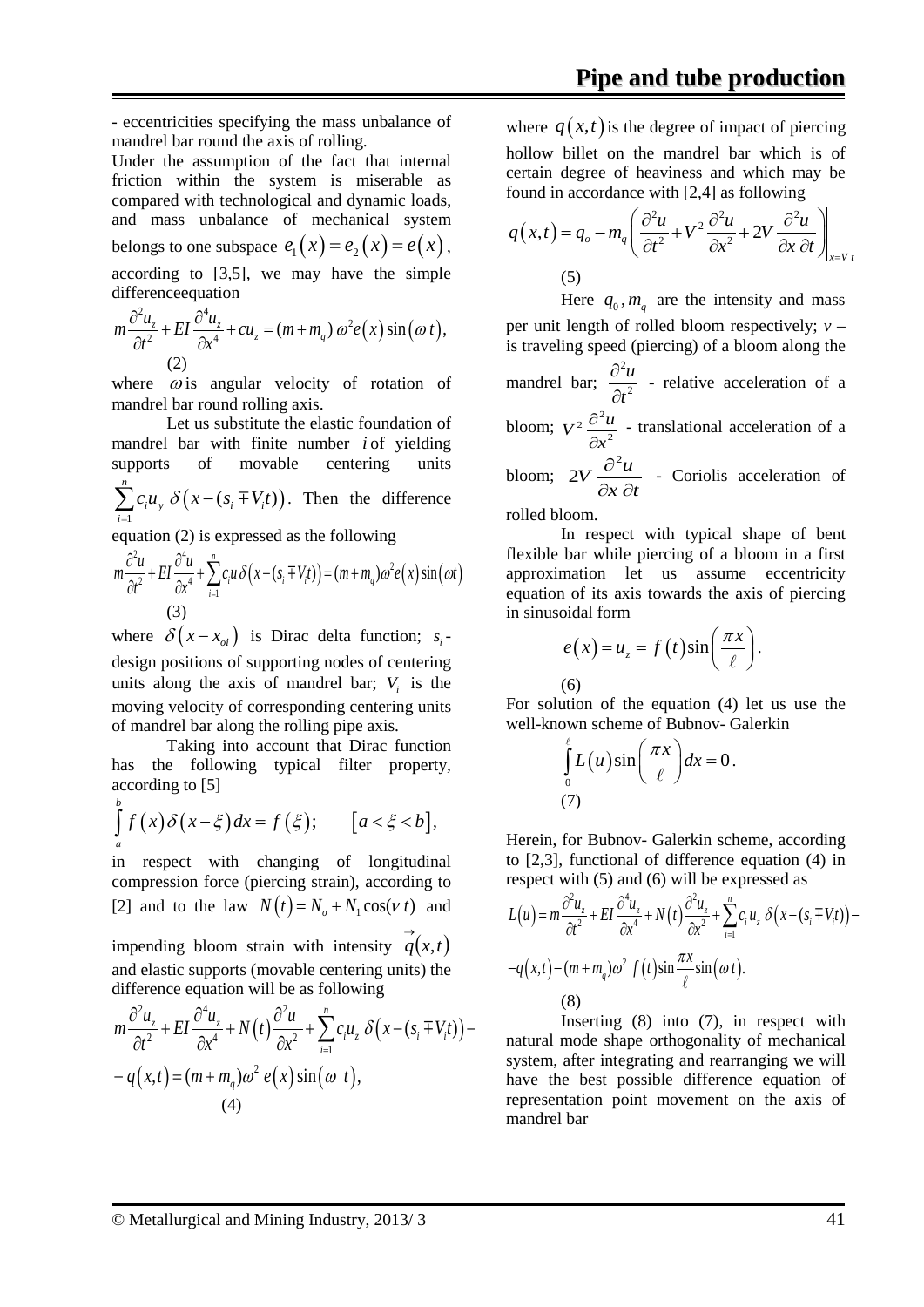$$
\left[1+\frac{m_q}{2\pi m}\left(2\pi\frac{Vt}{\ell}-\sin\left(2\pi\frac{Vt}{\ell}\right)\right)\right]\frac{d^2f(t)}{dt^2}+\frac{Vm_q}{m\ell}\left(1-\cos\left(2\pi\frac{Vt}{\ell}\right)\right)\frac{df(t)}{dt}+\n+\left[\frac{EI}{m}\left(\frac{\pi}{\ell}\right)^4+\frac{2}{m\ell}\sum_{i=1}^n c_i\sin^2\left(\frac{\pi(s_i+V_it)}{\ell}\right)-\frac{1}{m}\left(N_0+N_1\cos(vt)\right)\left(\frac{\pi}{\ell}\right)^2-\frac{m_qV^2}{m\ell^2}\pi\left(2\pi\frac{Vt}{\ell}-\sin\left(2\pi\frac{Vt}{\ell}\right)\right)-(1+\frac{m_q}{m})\omega^2\sin(\omega t)\right]f(t)=\frac{2q_0}{m\pi}\left(1-\cos\left(\pi\frac{Vt}{\ell}\right)\right).
$$
\n(9)

Dynamic of simulated bar system in respect with different modes of rolled pipes on the TPA 140 piercing mill is represented with numerous solutions of difference equation (9) in accordance with Runge-Koht method.

Derived curves, which are given on the figure 3, denote extremely unsatisfactory conditions for operation of delivery end devices of piercing mill. While realization of technological process there occurs formation of increased variations in wall thickness of blooms that in the following may be of congenital and hard to remove character.



**Figure 3** Dynamic of holding motion core of TPA 140 piercing mill mandrel ( bar of 130 mm in diameter, material – steel 20)

With the help of mathematic modeling the influence of different characteristics of mandrel<br>harmonometric device and technological bar holding device and technological peculiarities of pipe manufacturing process on the behavior of developed dynamic model of mechanical system was established. Herein certain principal measures on updating of equipment, adoption of reasonable hollow billet piercing modes are developed and some suggestions on updating of pipes manufacturing processes, for example using TPA 140 piercing mill, are offered.



**Figure 4** Holding device of TPA piercing mill mandrel bar with moving centering units a) and updated centering unit of mandrel bar of TPA140 piercing mill b)

Analysis and design of complex mechanical system vibroactivity is executed by step-by-step modeling of dynamic processes that allows to abandon from expensive and complex experimental investigations of TPA mills.

Analysis of refined and developed mathematical model of piercing mill mechanical system and further design of results obtained defines the influence of piercing velocity, relativities of system mass, piercing strain,